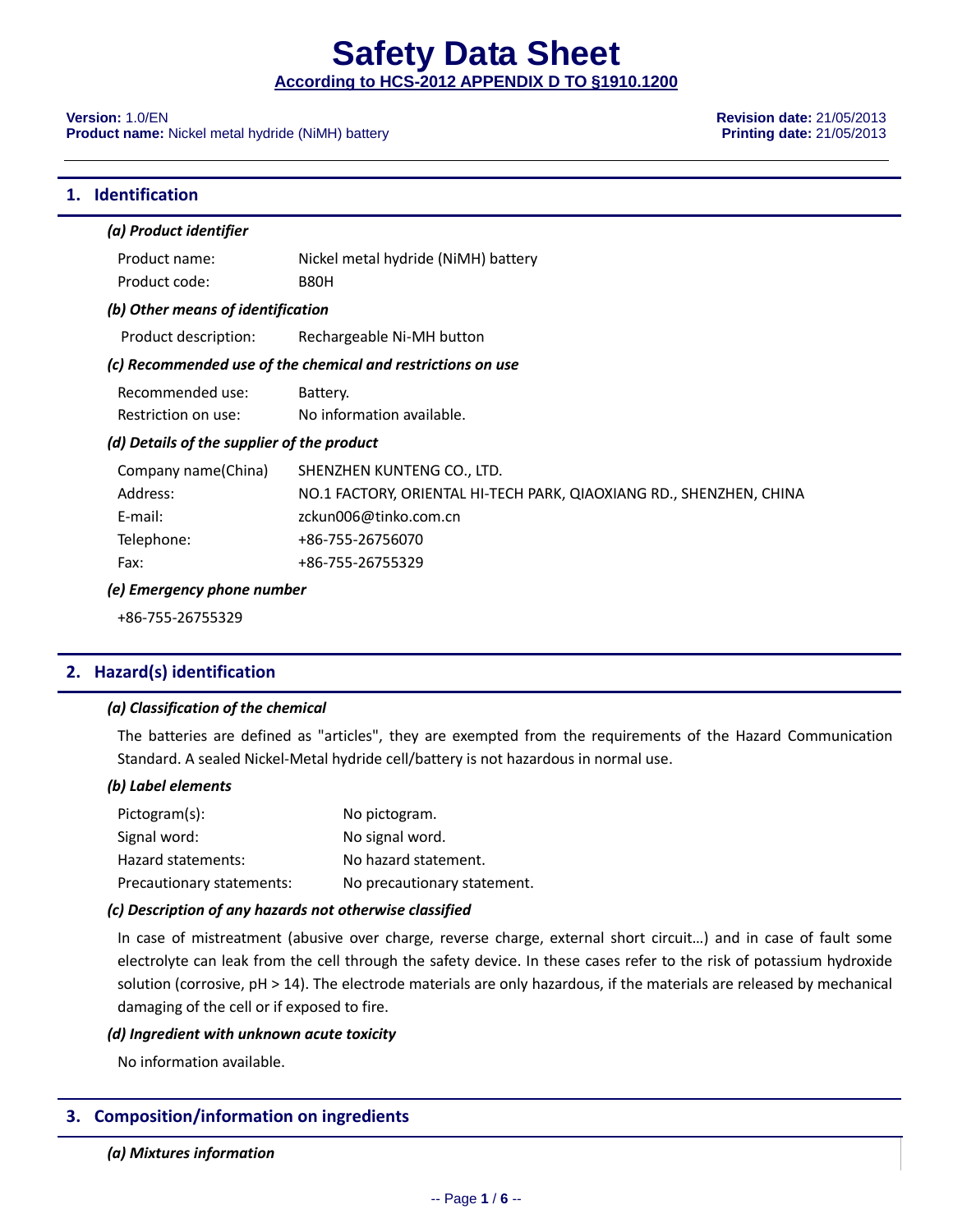#### **Product name:** Nickel metal hydride (NiMH) battery **Printing date:** 21/05/2013

# **Version:** 1.0/EN **Revision date:** 21/05/2013

| <b>Chemical name</b>             | CAS No.       | Concentration% |
|----------------------------------|---------------|----------------|
| nickel dihydroxide               | 12054-48-7    | 35             |
| Aluminium magnesium alloy powder | ۰             | 40             |
| Cobalt oxide                     | 1307-96-6     | 5              |
| Piperine; 1-piperoyl piperidine  | $94 - 62 - 2$ | 3              |
| Water                            | 7732-18-5     | 8              |
| Graphite powder (C)              | 7782-42-5     |                |
| Potassium hydroxide              | 1310-58-3     |                |
| Carboxylmethyl cellulose (CMC)   | 9000-11-7     |                |

#### **4. First-aid measures**

#### *(a) Description of first aid measures*

| Inhalation:   | Remove victim to fresh air and keep at rest in a position comfortable for breathing. Get medical   |
|---------------|----------------------------------------------------------------------------------------------------|
|               | advice / attention if you feel unwell.                                                             |
| Skin contact: | Wash with plenty of soap and water. Get medical advice / attention if you feel unwell.             |
| Eye contact:  | Rinse cautiously with water for several minutes. Remove contact lenses, if present and easy to do. |
|               | Continue rinsing. Get medical advice / attention if you feel unwell.                               |
| Ingestion:    | Get medical advice / attention if you feel unwell.                                                 |

#### *(b) Most important symptoms/effects, acute and delayed*

No information available.

#### *(c) Immediate medical attention and special treatment*

No information available.

#### **5. Fire-fighting measures**

#### *(a) Extinguishing media*

Suitable extinguishing media: Use foam, dry powder or dry sand, as appropriate. Unsuitable extinguishing media: No information available.

#### *(b) Special hazards arising from the chemical*

Under fire conditions, the electrode materials can form carcinogenic nickel and cobalt oxides.

#### *(c) Special protective equipment and precautions for fire-fighters*

Firefighters must wear fire resistant protective equipment and appropriate breathing apparatus.

#### **6. Accidental release measures**

#### *(a) Personal precautions, protective equipment and emergency procedures*

Wear personal protective equipment adapted to the situation. In the event of battery rupture, prevent skin contact.

#### *(b) Methods and materials for containment and cleaning up*

If battery casing is dismantled, small amounts of electrolyte may leak. Collect all released material in a plastic lined container. Dispose off according to the local law and rules. Avoid leached substances to get into the earth, canalization or waters.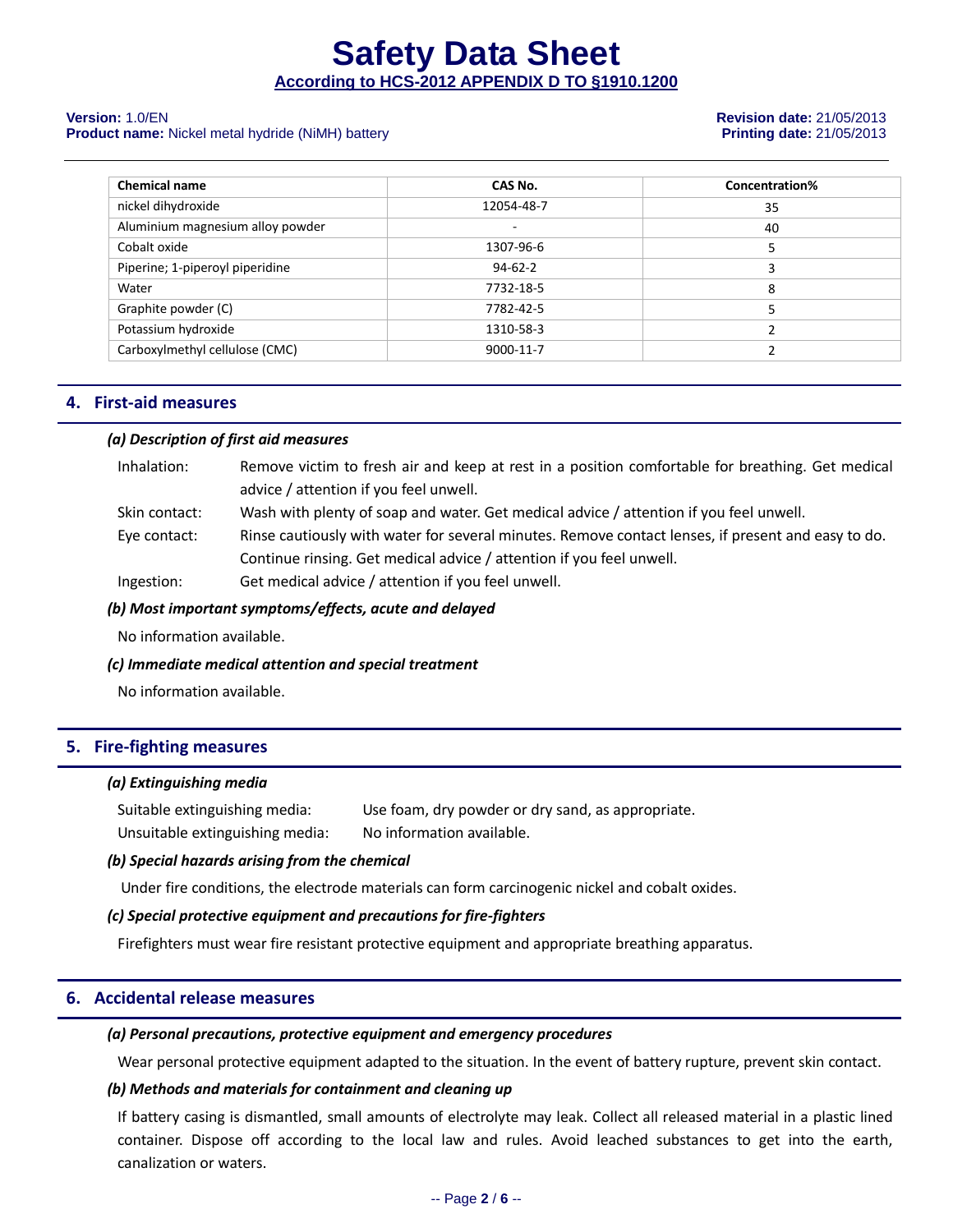#### **7. Handling and storage**

#### *(a) Precautions for safe handling*

Always follow the warning information on the batteries and in the manuals of devices. Only use the recommended battery types. Keep batteries away from children. For devices to be used by children, the battery casing should be protected against unauthorized access. Unpacked batteries shall not lie about in bulk. In case of battery change always replace all batteries by new ones of identical type and brand. Do not swallow batteries. Do not throw batteries into water. Do not throw batteries into fire. Avoid deep discharge. Do not short-circuit batteries Use recommended charging time and current.

#### *(b) Conditions for safe storage, including any incompatibilities*

Store sealed in the original container. Storage preferably at room temperature 20°C. Avoid large temperature changes. Do not store close to the heating. Avoid direct sunlight.

#### **8. Exposure controls/personal protection**

#### *(a) Control parameters*

Potassium hydroxide: 2mg/m<sup>3</sup> (REL-C, NIOSH)

#### *(b) Appropriate engineering controls*

Under normal conditions (during charge and discharge) release of ingredients does not occur.

#### *(c) Personal protective equipment*

| Respiratory protection: | No personal respiratory protective equipment normally required. In case of |
|-------------------------|----------------------------------------------------------------------------|
|                         | inadequate ventilation wear respiratory protection.                        |
| Hand protection:        | Wear protective gloves.                                                    |
| Eye/face protection:    | No personal protective equipment normally required.                        |
| Skin/body protection:   | Wear protective clothing to prevent contact.                               |

#### **9. Physical and chemical properties**

| Solid            |
|------------------|
| <b>Odourless</b> |
| Not available.   |
| Not available.   |
| Not available.   |
| Not available.   |
| Not applicable.  |
| Not applicable.  |
| Non flammable.   |
| Not available.   |
| Not applicable.  |
| Not available.   |
| Not available.   |
|                  |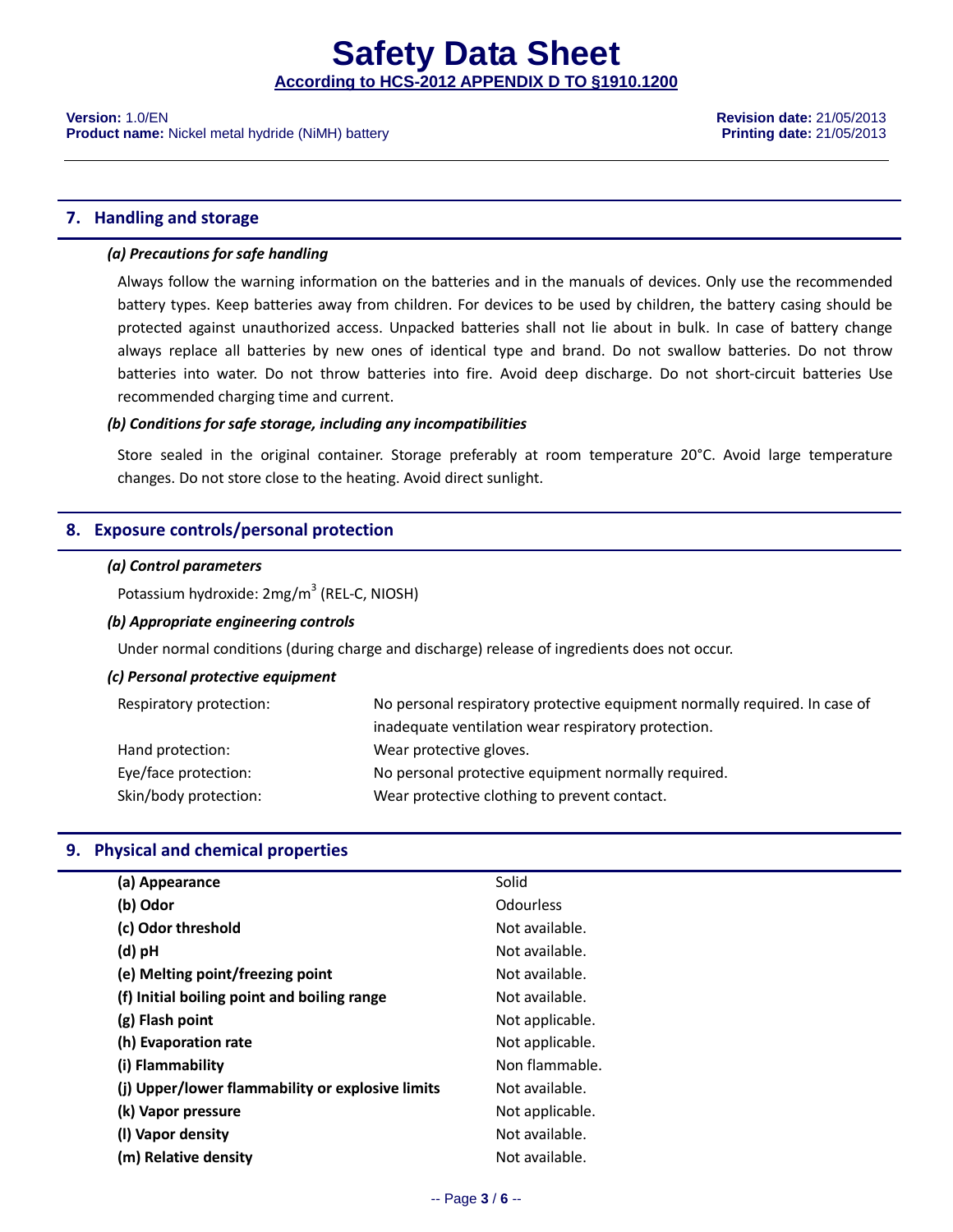**Product name:** Nickel metal hydride (NiMH) battery **Product 100 and 21/05/2013 Printing date:** 21/05/2013

**Version:** 1.0/EN **Revision date:** 21/05/2013

| (n) Solubility(ies)                        | Insoluble in water. |
|--------------------------------------------|---------------------|
| (o) Partition coefficient: n-octanol/water | Not available.      |
| (p) Auto-ignition temperature              | Not available.      |
| (q) Decomposition temperature              | Not available.      |
| (r) Viscosity                              | Not available.      |

### **10. Stability and reactivity**

#### *(a) Reactivity*

Stable under recommended storage and handling conditions.

#### *(b) Chemical stability*

Stable under normal conditions.

#### *(c) Possibility of hazardous reactions*

When heated above 150°C the risk of rupture occurs. Due to special safety construction, rupture implies controlled release of pressure without ignition.

#### *(d) Conditions to avoid*

Keep away from open flames, high temperature.

#### *(e) Incompatible materials*

No information available.

#### *(f) Hazardous decomposition products*

Under fire conditions, the electrode materials can form carcinogenic nickel and cobalt oxides.

### **11. Toxicological information**

#### *(a) Information on the likely routes of exposure*

| Inhalation:   | No information available. |
|---------------|---------------------------|
| Ingestion:    | No information available. |
| Skin contact: | No information available. |
| Eye contact:  | No information available. |

Under normal conditions (during charge and discharge) release of ingredients does not occur. If accidental release occurs see information in section 2, 3, and 4. Swallowing of a battery can be harmful. Call the local Poison Control Centre for advice and follow-up.

#### *(b) Information on toxicological characteristics*

| <b>Acute toxicity:</b>            | No data available. |
|-----------------------------------|--------------------|
| <b>Skin corrosion/irritation:</b> | Not irritating.    |
| Serious eye damage/irritation:    | Not irritating.    |
| <b>Respiratory sensitization:</b> | Not sensitization. |
| skin sensitization:               | Not sensitization. |
| Carcinogenicity:                  | No data available. |
| <b>Germ Cell Mutagenicity:</b>    | No data available. |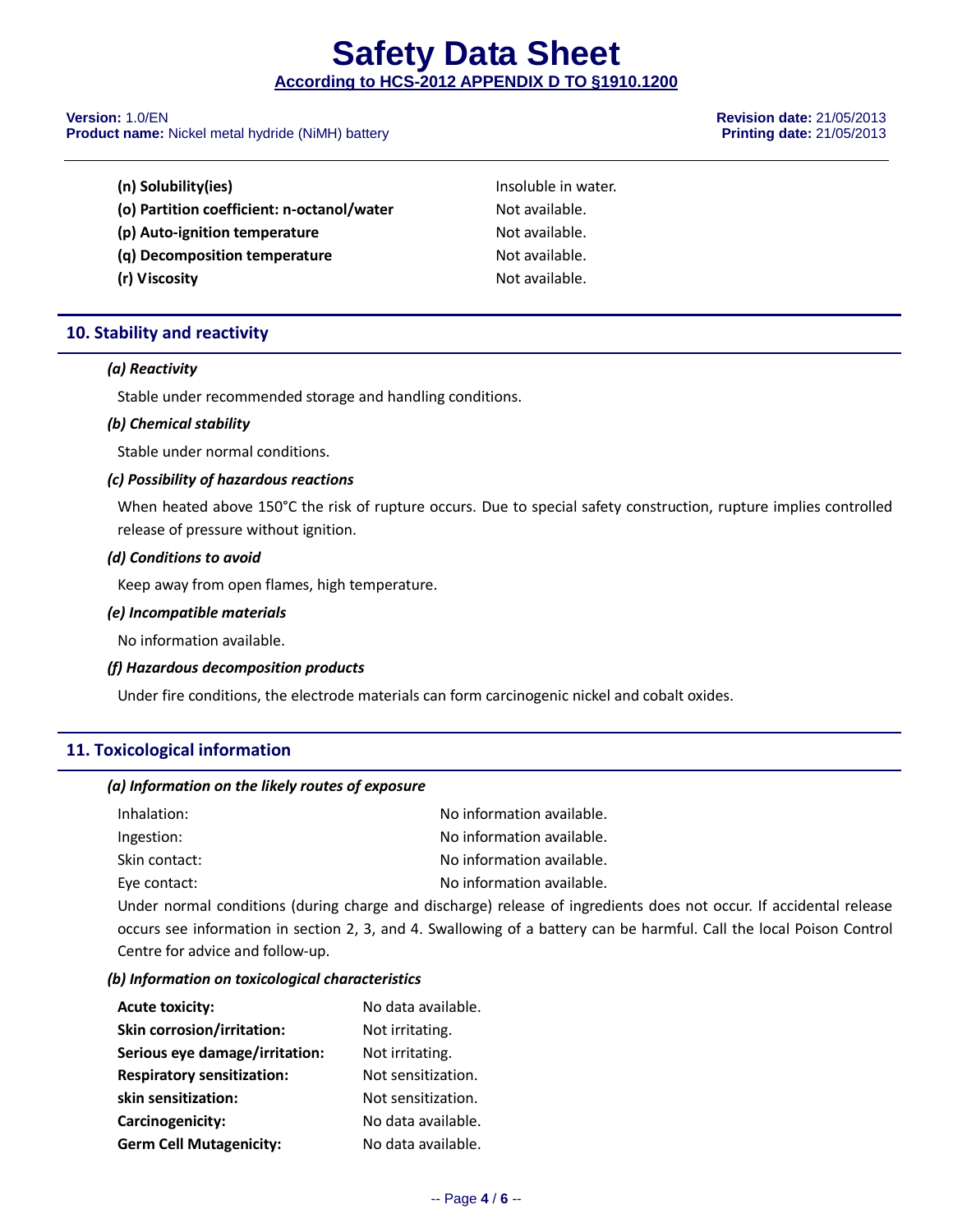#### **Version:** 1.0/EN **Revision date:** 21/05/2013 **Product name:** Nickel metal hydride (NiMH) battery **Product 100 and 21/05/2013 Printing date:** 21/05/2013

| <b>Reproductive Toxicity:</b>  | No data available. |
|--------------------------------|--------------------|
| <b>STOT-Single Exposure:</b>   | No data available. |
| <b>STOT-Repeated Exposure:</b> | No data available. |
| <b>Aspiration Hazard:</b>      | No data available. |

### **12. Ecological information**

#### *(a) Ecotoxicity*

No data available.

#### *(b) Persistence and Degradability*

No information available.

#### *(c) Bioaccumulative potential*

No information available.

#### *(d) Mobility in soil*

No information available.

#### *(e) Other adverse effects*

No information available.

#### **13. Disposal considerations**

#### *(a) Safe handling and methods of disposal*

Disposal should be in accordance with applicable regional, national and local laws and regulations. Local regulations may be more stringent than regional or national requirements.

#### **14. Transport information**

Nickel metal hydride (NiMH) battery is considered to be "dry cell" batteries and are unregulated for purposes of transportation by the U.S. Department of Transportation (DOT)

| (a) UN number                                   | Not regulated.            |
|-------------------------------------------------|---------------------------|
| (b) UN Proper shipping name                     | Not regulated.            |
| (c) Transport hazard class(es)                  | Not regulated.            |
| (d) Packing group (if applicable)               | Not regulated.            |
| (e) Marine pollutant (Yes/No)                   | Nο                        |
| (f) Transport in bulk (according to Annex II of | No information available. |
| MARPOL 73/78 and the IBC Code)                  |                           |
| (g) Special precautions                         | No information available. |

#### **15. Regulatory information**

| (a) Safety, health and environmental regulations specific for the product in question |  |
|---------------------------------------------------------------------------------------|--|
|---------------------------------------------------------------------------------------|--|

| --<br>'JSA<br>ົ AS No.<br>∵ิhina<br>Japar<br>`anada<br>Korea<br>.<br>$ -$<br>$ -$<br>___ |
|------------------------------------------------------------------------------------------|
|------------------------------------------------------------------------------------------|